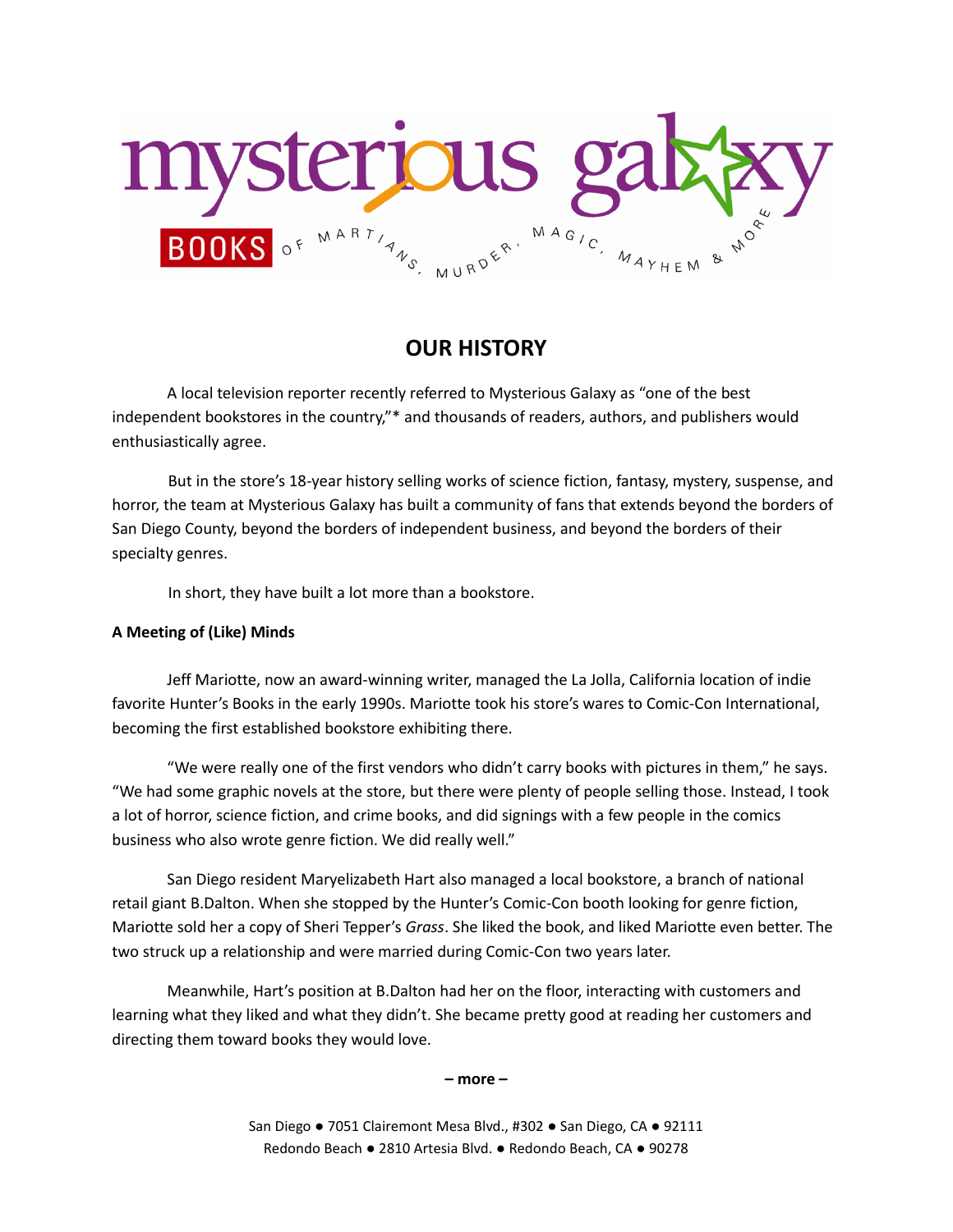#### $2 - 2 - 2$

One of those customers, a small business owner and avid reader named Terry Louchheim Gilman, made B.Dalton her weekly lunchtime destination and Hart her go-to source for book recommendations.

"Every Friday afternoon," Gilman says, "I'd go buy a frozen yogurt, then a book from Maryelizabeth. Knowing my reading tastes, one year she went to an American Booksellers Association conference and brought me back a gift of an advance copy of *Like Water for Chocolate*."

That act of kindness helped cement Hart's and Gilman's friendship, and Gilman began to wonder if their respective bookselling and business backgrounds might be a perfect complement to fill a growing void in San Diego's literary scene. Hunter's – at the time, the city's hub for science fiction, fantasy, horror, and hard-boiled mysteries – was closing, and a local mystery store would also soon shut its doors.

In November 1992, Gilman approached Hart and asked if she would like to own a bookstore; very soon after, Hart and Mariotte placed a business plan for a mixed-genre bookstore in Gilman's hands.

From the very beginning, the trio knew their goal was to be an independent genre bookstore "passionate about creating and maintaining a community of readers, authors, and booksellers." They worked furiously out of their San Diego homes – Gilman's in Scripps Ranch, Hart's and Mariotte's in Clairemont – to flesh out ideas, crystallize their mission, develop business strategies, and choose a name that encompassed everything they wanted to do.

And in May 1993, Mysterious Galaxy was open for business.

# **San Diegans Embrace the 'Galaxy'**

San Diego's new indie bookstore opened with a bang befitting its specialties: genre icons Ray Bradbury, David Brin, and Robert Crais were all at the grand opening at San Diego's Clairemont Square, signing books and giving hundreds of fans a chance to enjoy face time with their favorite writers.

"We knew regular author events would be part of Mysterious Galaxy's role in the community from day one," says Hart, who now serves as the store's publicity and events manager. "Not only did we know a number of fans who, like us, treasured their signed first editions of authors' works, but we also knew making an in-person connection with someone whose work you enjoy is special."

For their quickly-growing base of customers, Mysterious Galaxy was a breath of fresh air. Handselling – "the process of putting a book we believe in into a customer's hand, and having the customer trust in our ability to know both the work and the customer to make the correct match," according to Hart – was simply the way employees were trained to do business.

**– more –**

San Diego ● 7051 Clairemont Mesa Blvd., #302 ● San Diego, CA ● 92111 Redondo Beach ● 2810 Artesia Blvd. ● Redondo Beach, CA ● 90278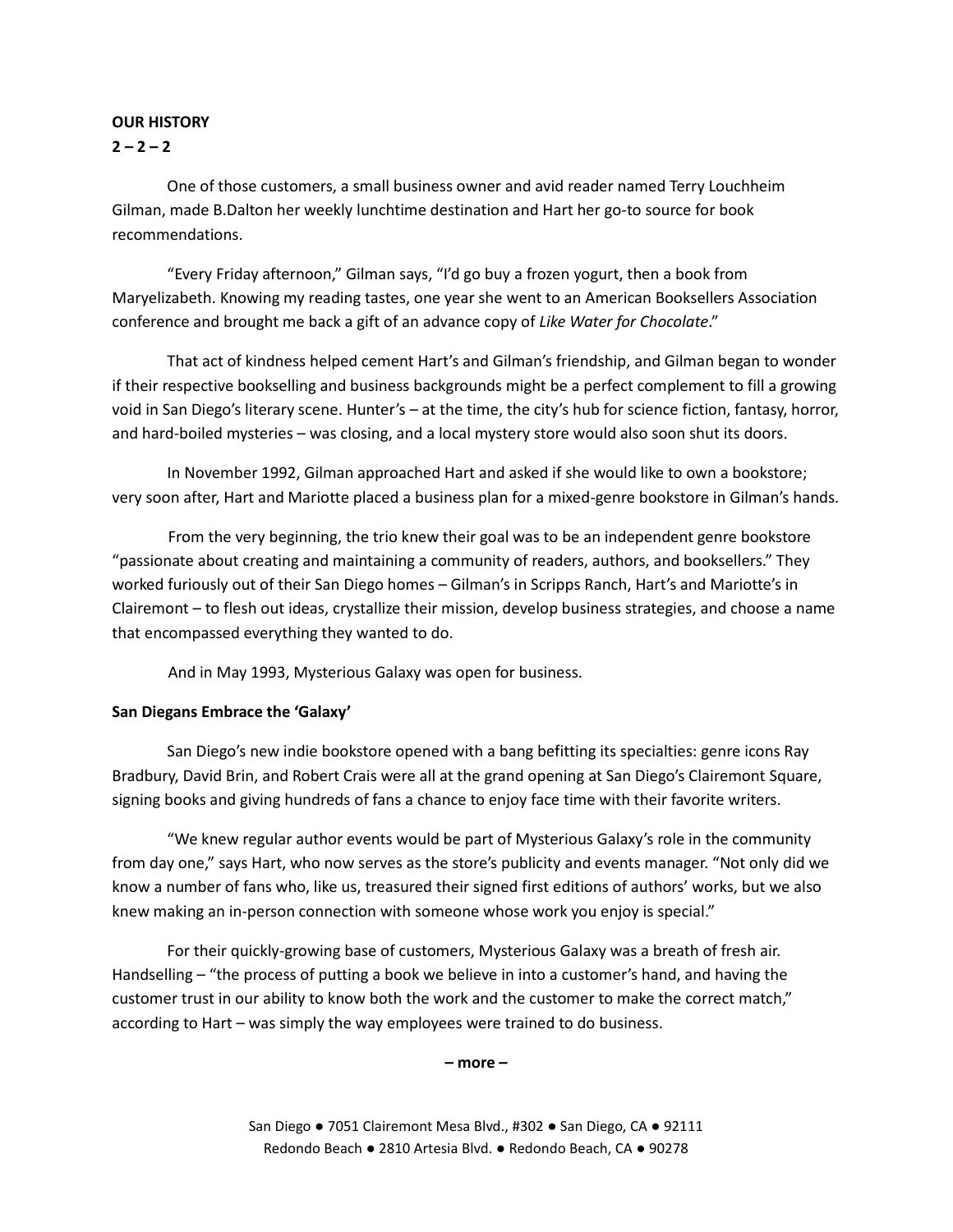## **3 – 3 – 3**

Readers responded to active engagement with their booksellers, and seemed to enjoy sharing their own opinions on books and authors. They were shopping at a store where decisions about book selection were made locally, and reflected the tastes of staff members who loved so many of the same books they did.

Mysterious Galaxy's team also quickly endeared itself to publishers and authors, many of whom Mariotte had already built relationships with through his work at Hunter's, for being their early champions and tireless promoters.

The store grew throughout the 1990s, thriving even when their physical location changed within the county.

# **Making Connections, Building Community**

Gilman, Hart, and Mariotte had a genuine passion for what they were building, and that spilled over into the relationships they developed on behalf of the store. The three also shared an increasing understanding of how vital those relationships were to Mysterious Galaxy's success.

"Our awareness of the importance of the role of community in our business, whether the community of our neighborhood, our city, our genres, or our industry, was growing," says Hart of the store's early days. "The books we read provided the common ground for the connections we were making, and those connections contributed to our health as a business."

The team has continued to foster those vital connections, creating and supporting communities of others who are passionate about books, inside and outside their specialty genres.

Mysterious Galaxy has long hosted numerous author presentations and signings every month, and created signed first edition programs that introduce readers to the staff's most highly recommended new titles. They formed book discussion groups that meet in the store and off-site, and writers' support groups to encourage and challenge budding authors. They developed a young adult program that brings published authors to schools for writing workshops, and a business-to-business program that matches authors with major corporations for employee motivation and education.

Throughout the years, Mysterious Galaxy has also enjoyed a growing presence at numerous national book festivals and conferences like Comic-Con International, where Hart has become a frequent panel moderator and assists with programming for author events. The store often works with local associations, as in 1998 when the staff joined Sisters in Crime and the San Diego Mystery Club in hosting the regional Left Coast Crime mystery conference.

**– more –**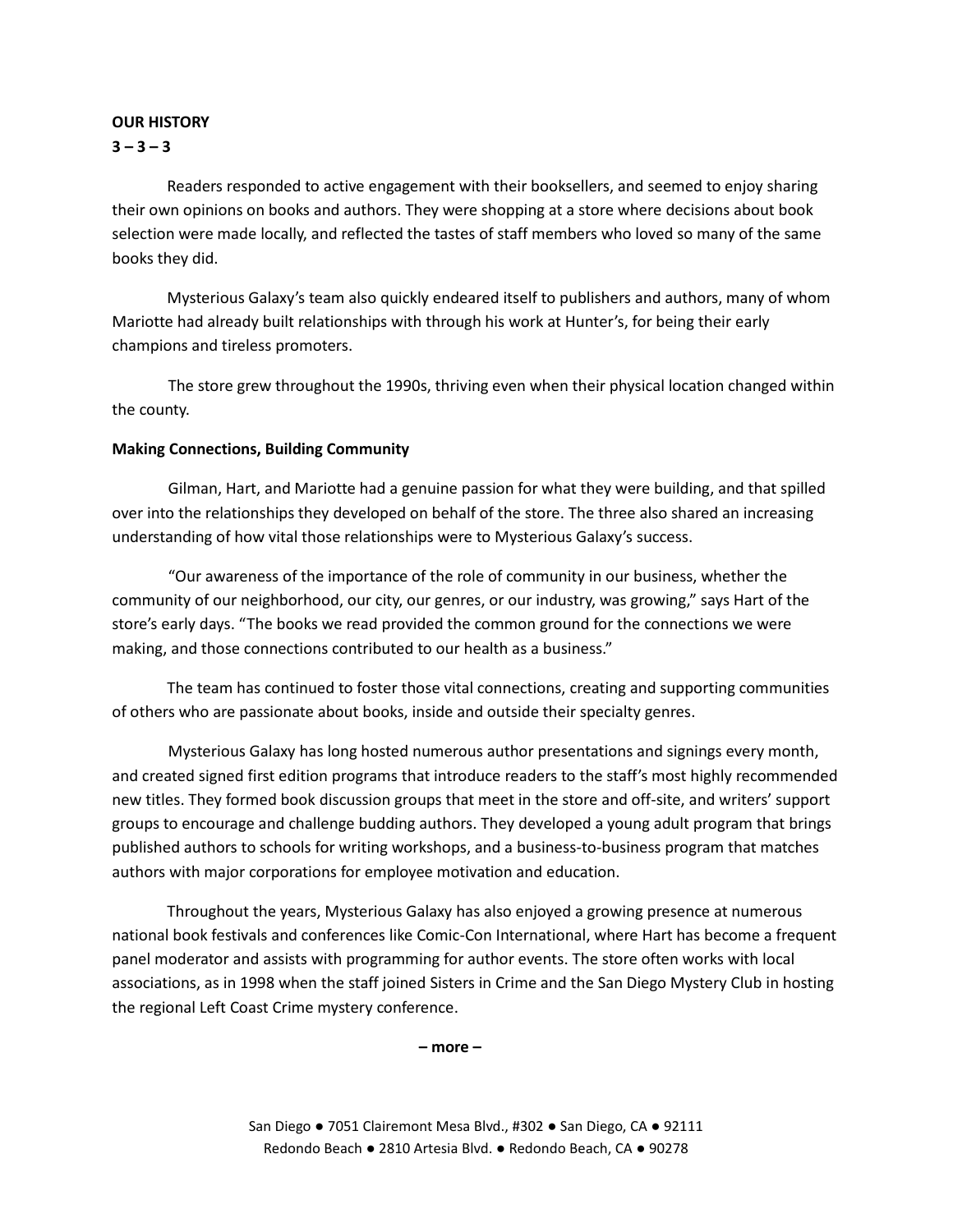$4 - 4 - 4$ 

Nonprofit partnerships and philanthropic support – whether with local libraries or educational organizations like San Diego's Monarch School for at-risk teenagers – have become an important aspect of Mysterious Galaxy's business. When the store celebrated its 13<sup>th</sup> birthday with a "book mitzvah," participating authors were asked to select a charity that would benefit from their appearance. This program was so well-received it lasted two years and supported five local non-profits, all of whom received checks at the store's annual Birthday Bash in May.

Mysterious Galaxy's influence began spreading outside its home base of San Diego when Gilman moved her family to Manhattan Beach and began developing Mysterious Galaxy-sponsored events and literacy programs in that area, and Hart and Mariotte began working from their ranch in southeastern Arizona in 2004.

The store also participates in organizations within the publishing and bookselling world, through its involvement in groups like The American Booksellers Association (ABA) and the Southern California Independent Booksellers Association (SCIBA). Hart served on the ABA's Booksellers Advisory Council for two and a half years, and Gilman, a board member of SCIBA, has also served as its president.

## **Poised for Growth**

Laying an early groundwork of community and cooperation has helped Mysterious Galaxy weather storms – economic, technological, or otherwise – that have driven many companies out of business.

The advent of new technologies like e-readers has meant Mysterious Galaxy's booksellers needed to learn and market their beloved books in new media ("stories are still stories, after all," says Hart). Online communication and social media have become more important than ever, so owners stay in close contact with friends of the store through blogs, Twitter accounts, an e-newsletter (*The Virtual Plot*) , a comprehensive website, and a Facebook page with upward of 2,000 fans.

Mysterious Galaxy booksellers can also be found regularly in print, reviewing books everywhere from the store's long-popular newsletter (*The Plot Thickens/Thins*) and website, to the *San Diego Union-Tribune* and the ABA's *Indie Next Picks*.

In 2009, Mysterious Galaxy and other independent bookstores joined with local libraries and began actively supporting KPBS's annual "One Book, One San Diego" program, which encourages San Diego County residents to read a book together. The group, the San Diego Coalition of Independent Bookstores, ensures that the authors are supported and promoted, and member stores can sell the book locally and host discussion groups for the community.

#### **– more –**